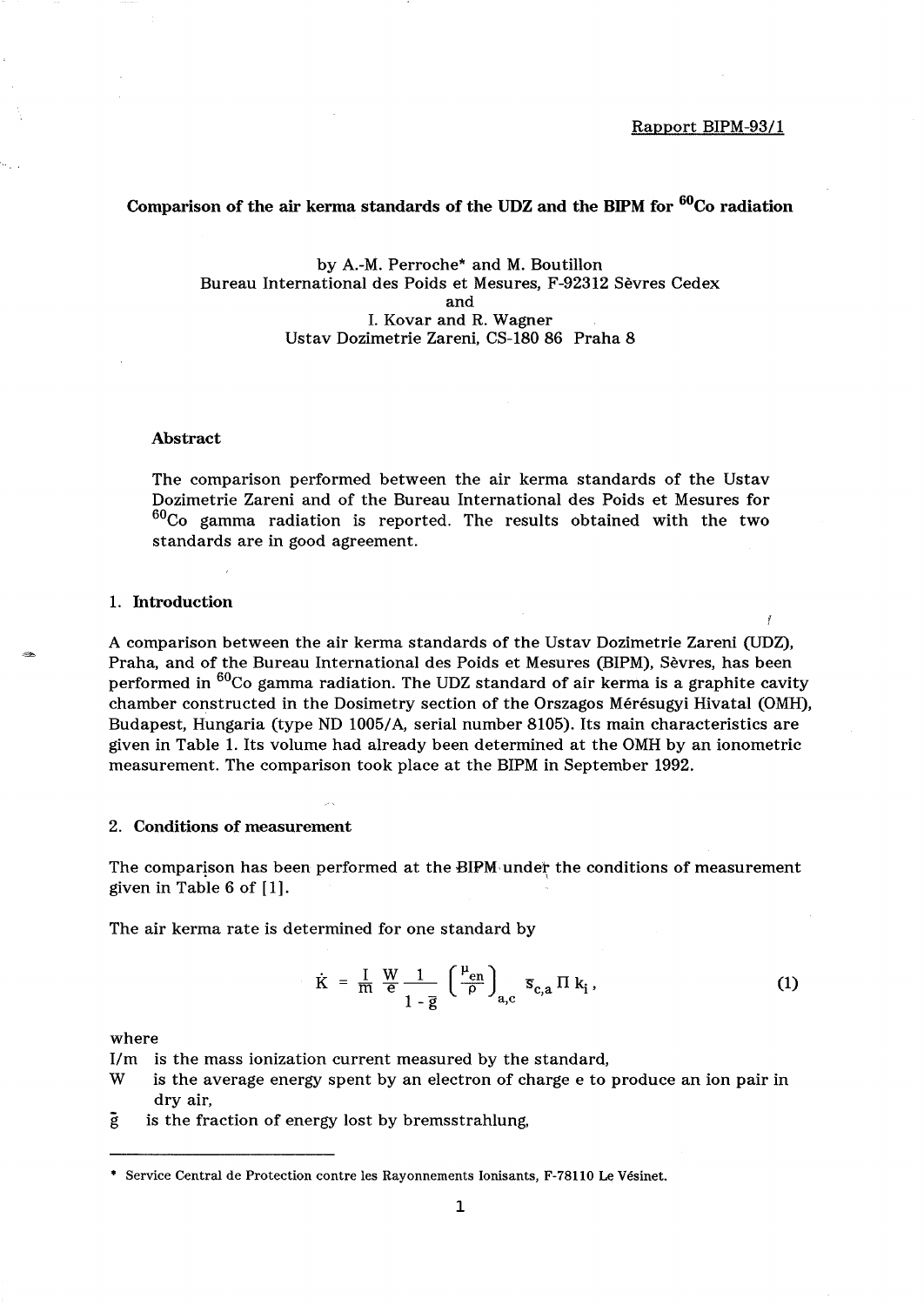$(\mu_{en}/\rho)_{a,c}$  is the ratio of the mean mass-energy absorption coefficients of air and graphite,

 $\bar{s}_{c,a}$  is the ratio of the mean stopping powers of graphite and air,

 $\Pi\breve{\mathbf{k}_i}$  is the product of the correction factors to be applied to the standard.

The physical constants and the correction factors entering in (1) and the uncertainties associated with the measurement of *k* are given in Table 7 of [lJ for the BIPM standard and in Table 2 of the present report for the UDZ standard.

The collecting voltage applied to the UDZ standard is  $\pm$  300 V. The polarity effect  $I_{+300V}/I_{-300V}$  is equal to 1,002 4 ± 0,000 4.

The correction factors relevant to the UDZ standard concerning the wall, the stem scattering and the recombination losses have been determined at the UDZ. The correction factor  $k_{rn}$ , for the radial non-uniformity of the BIPM beam over the section of the UDZ standard, has been estimated from [2]. The value of  $\bar{s}_{c,a}$  applied to the UDZ standard ( $\Delta$  = 17,5 keV,  $\rho_c$  = 1,75 g cm<sup>-3</sup>) has been calculated by the Spencer-Attix method  $[3]$  from the data of ICRU  $[4]$ .

The uncertainty in the air kerma rate  $\dot{K}_{UDZ'}$  determined at the BIPM, is estimated to be 0,23 % (see Table 2).

### 3. Results

di m

The result of the comparison is given in Table 3; the air kerma rates determined by<br>the UDZ and the BIPM standards are in good agreement. Their ratio  $\rm{\dot{K}_{UDZ}/\dot{K}_{RIPM}}$  is 0,999 2. Some of the uncertainties in  $\bar{K}$  which appear in both determinations (such as air density, W/e,  $\mu_{en}/\rho$ ,  $\bar{g}$ ,  $\bar{s}_{c,a}$ ,  $k_h$ , ...) cancel when evaluating the uncertainty of the ratio  $K_{\text{HDZ}}/K_{\text{RIPM}}$ , which is estimated to be 0,23 %. A detailed analysis is given in Table 2.

Another determination of the volume of the UDZ standard was performed at the OMH by a mechanical measurement. The result differs from the value given in Table 1 by 0,2 %.

During the comparison at the BIPM, the ionization currents of the BIPM and UDZ standards were measured with the BIPM equipment. In addition, the ionization current of the UDZ standard was measured with the UDZ electrometer (Keithley 617): the value was 0,16 % lower than the one measured by the BIPM equipment. After the comparison, the UDZ electrometer has been checked at UDZ.

Five national laboratories which are in possession of a similar air kerma standard have performed comparisons at the BIPM during the past decade. All the results agree to within 0,3 %. This confirms that graphite cavity chambers of the type used in the present comparison are adequate as primary standards for  $60C_0$  gamma radiation.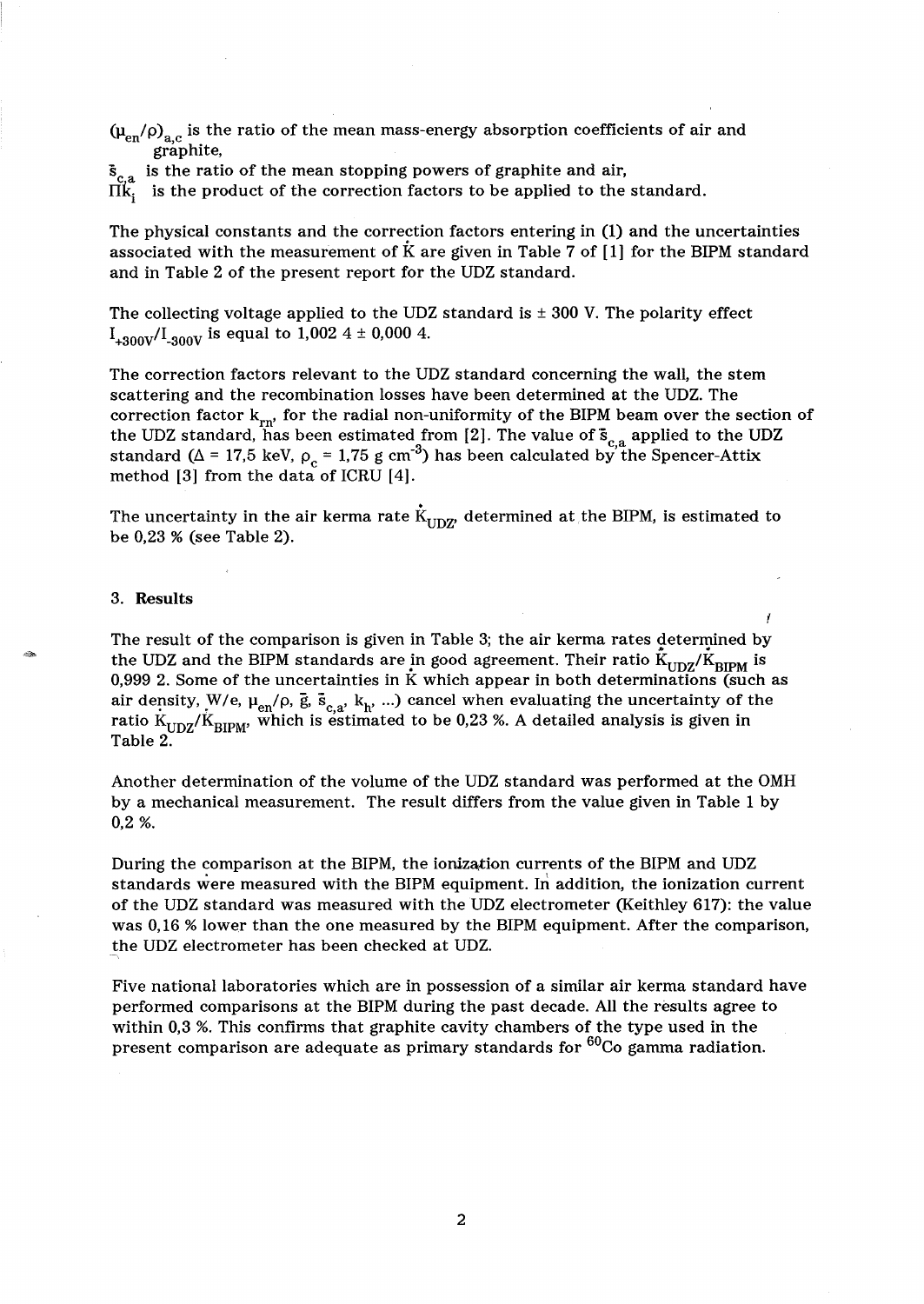## Table 1

# Characteristics and dimensions of the UDZ standard ionization chamber type ND 1005/A, serial number 8105

| Dimensions (nominal values) (mm) |    |
|----------------------------------|----|
| Outer height                     | 19 |
| Outer diameter                   | 19 |
| Inner height                     | 11 |
| Inner diameter                   | 11 |
| Wall thickness                   | 4  |
| Electrode                        |    |
| diameter<br>÷.                   | 2  |
| length                           | 10 |

| Volume of the air cavity $(cm^3)^*$ | 1,0188 |
|-------------------------------------|--------|
|                                     |        |

 $\boldsymbol{J}$ 

#### Materials

*Wall*  $\quad$  ultrapure graphite EK50 Ringsdorf, of density 1,75 g cm<sup>-3</sup> and with impurities of about 1,5 x  $10^{-4}$ 

*Insulator* polyethylene

\* Measured ionometrically by the Orszagos Mérésügyi Hivatal (OMH), Budapest.

3

 $\begin{array}{c} \begin{array}{c} 0.1 \\ 0.1 \end{array} \\ \begin{array}{c} 0.1 \\ \end{array} \\ \begin{array}{c} 0.1 \\ \end{array} \\ \begin{array}{c} 0.1 \\ \end{array} \end{array}$ 

 $\label{eq:st} \Psi \mathbf{Y} = \frac{\mathbf{W}}{2} \mathbf{Y} \left[ \mathbf{Y}^T \mathbf{Y} \right]^{-1}$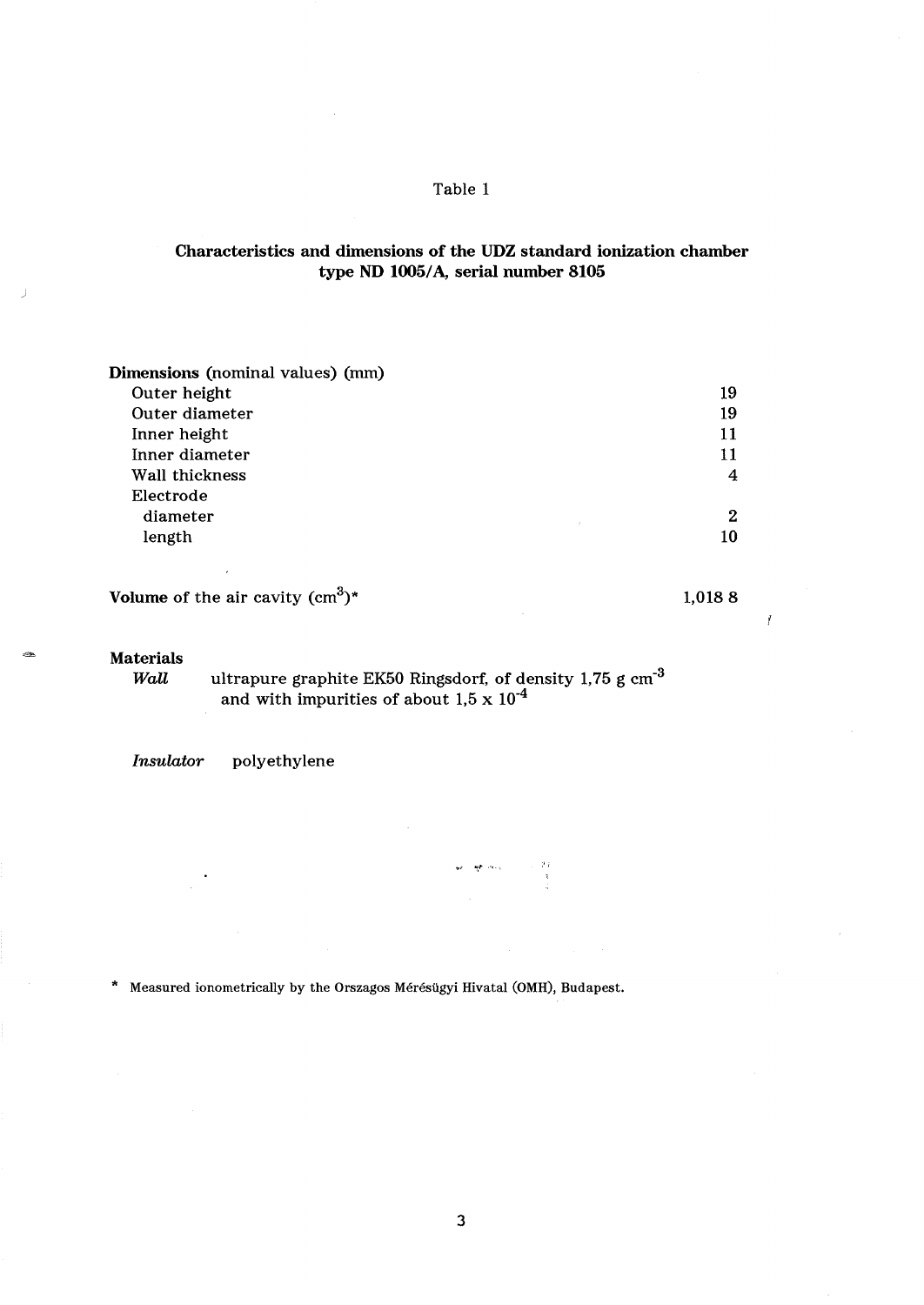# Table 2

# Physical constants and correction factors entering in the determination of air kerma rate  $\rm{K_{UDZ}}$  for the BIPM  $\rm{^{60}Co}$  beam. The uncertainties are given as standard deviations (in %).

|                                                                                                                                                                                                 |                                | $\dot{\kappa}_{\text{upz}}$<br>values | uncertainty |           | uncertainty* |              |
|-------------------------------------------------------------------------------------------------------------------------------------------------------------------------------------------------|--------------------------------|---------------------------------------|-------------|-----------|--------------|--------------|
|                                                                                                                                                                                                 |                                |                                       | $s_i$       | $u_i$     | $s_i$        | $u_i$        |
| <b>Physical constants</b>                                                                                                                                                                       |                                |                                       |             |           |              |              |
| dry air density                                                                                                                                                                                 |                                |                                       |             |           |              |              |
| (273,15 K, 101 325 Pa)                                                                                                                                                                          | $(\text{kg m}^{-3})$           | 1,293 0                               |             | 0,01      |              |              |
| $(\mu_{en}/\rho)_{a}/(\mu_{en}/\rho)_{c}$ [5]                                                                                                                                                   |                                | 0,998 5                               |             | 0,05      |              |              |
| $\bar{s}_{c,a}$ [5]                                                                                                                                                                             |                                | 1,000 9                               |             |           |              | 0,03         |
| $W/e$ [5]                                                                                                                                                                                       | $(\mathrm{J} \mathrm{C}^{-1})$ | 33,97                                 |             | $0,11***$ |              |              |
| g (fraction of energy                                                                                                                                                                           |                                |                                       |             |           |              |              |
| lost by bremsstrahlung) [5]                                                                                                                                                                     |                                | 0,0032                                |             | 0,02      |              |              |
| <b>Correction factors</b>                                                                                                                                                                       |                                |                                       |             |           |              |              |
| recombination losses<br>$k_{\rm s}$                                                                                                                                                             |                                | 1,001 6                               | 0,02        | 0,03      | 0,03         | 0,03         |
| humidity<br>$k_h$                                                                                                                                                                               |                                | 0,9970                                |             | 0,03      |              | Ť            |
| stem scattering<br>$k_{st}$                                                                                                                                                                     |                                | 0,9997                                | 0,01        | 0,01      | 0,01         | 0,02         |
| wall attenuation<br>$\mathbf{k}_{\text{at}}$                                                                                                                                                    |                                |                                       |             |           |              |              |
| wall scattering<br>$\mathbf{k_{sc}}$                                                                                                                                                            |                                | 1,013 1                               | 0,02        | 0,12      | 0,02         | 0,15         |
| mean origin of electrons<br>$k_{CEP}$                                                                                                                                                           |                                |                                       |             |           |              |              |
| axial non-uniformity<br>$k_{an}$                                                                                                                                                                |                                | 0,9998                                |             | 0,1       |              | 0,12         |
| radial non-uniformity<br>$k_{rn}$                                                                                                                                                               |                                | 1,000 3                               |             | $0,01$    |              | 0,02         |
| Measurement of I/vo                                                                                                                                                                             |                                |                                       |             |           |              |              |
| volume<br>v                                                                                                                                                                                     | $\text{cm}^3$                  | 1,0188                                |             | 0,10      | 0,01         | 0,10         |
| ionization current<br>I                                                                                                                                                                         |                                |                                       |             |           |              |              |
| corrections concerning p                                                                                                                                                                        |                                |                                       | 0,01        | 0,01      | 0,02         | 0,02         |
| (temperature, pressure,<br>air compressibility)                                                                                                                                                 |                                | 小学生<br>er mis                         |             |           |              |              |
| Uncertainty in K <sub>UDZ</sub><br>quadratic sum                                                                                                                                                |                                |                                       | 0,03        | 0,23      |              |              |
| combined uncertainty<br>Uncertainty in $\dot{\mathbf{K}}_{\mathbf{U}\mathbf{D}\mathbf{Z}}/\dot{\mathbf{K}}_{\mathbf{B}\mathbf{I}\mathbf{P}\mathbf{M}}$<br>quadratic sum<br>combined uncertainty |                                |                                       |             | 0,23      | 0,04         | 0,22<br>0,23 |

<sup>•</sup> See Table 7 of [1] for a detailed analysis of the uncertainty in  $\dot{K}_{\text{BIPM}}$ .

<sup>\*\*</sup> Uncertainty on the product W/e  $\bar{s}_{c,a}$  entering in the determination of air kerma [6].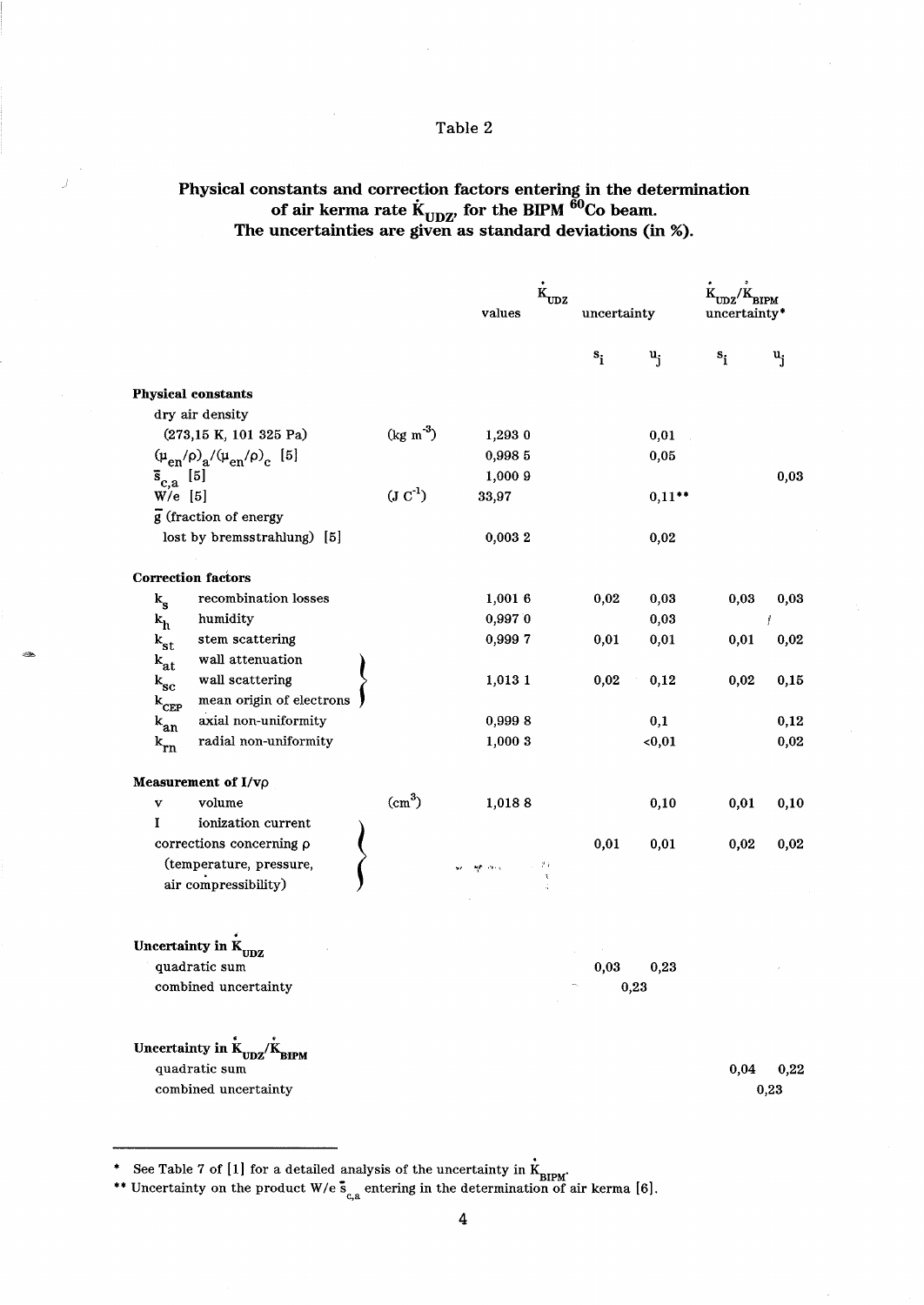### Table 3

## Result of the UDZ-BIPM comparison of air kerma standards

| Date of<br>measurement | $K_{UDZ}$<br>(mGy/s) | $K_{\text{BIPM}}$<br>(mGy/s) | $K_{UDZ}/K_{BIPM}$ * |
|------------------------|----------------------|------------------------------|----------------------|
| 1992-09-09             |                      | 8,9147                       |                      |
| 1992-09-15             | 8,907 5              |                              | $0,9992 \pm 0,0023$  |
| 1992-09-16             |                      | 8,915 0                      |                      |

Each air kerma rate value is the mean of 60 measurements. It is corrected for decay and air absorption between source and standard and given for the reference date 1992-01-01, using the recently compiled value for the  $^{60}\mathrm{Co}$  half life of (1925,5  $\pm$  0,5) d  $[7]$ .

The leakage current of the UDZ standard is of order 0,01 %.

 $\ddot{\phantom{1}}$ 

Ä

The standard deviation of the mean value of the ionisation current of the UDZ standard is 0,01 %.

 $\begin{aligned} \frac{1}{2}\mathcal{F}^{\prime\prime} & = \frac{1}{2}\mathcal{F}^{\prime\prime} \mathcal{F}^{\prime\prime} + \frac{1}{2}\mathcal{F}^{\prime\prime} \mathcal{F}^{\prime\prime} + \frac{1}{2}\mathcal{F}^{\prime\prime} \mathcal{F}^{\prime\prime} + \frac{1}{2}\mathcal{F}^{\prime\prime} \mathcal{F}^{\prime\prime} + \frac{1}{2}\mathcal{F}^{\prime\prime} \mathcal{F}^{\prime\prime} + \frac{1}{2}\mathcal{F}^{\prime\prime} \mathcal{F}^{\prime\prime} + \frac{1}{2}\mathcal$ 

 $\mathcal{I}$ 

<sup>\*</sup> See Table 2 for the analysis of the uncertainty of  $\dot{K}_{UDZ}/\dot{K}_{BIPM}$ .